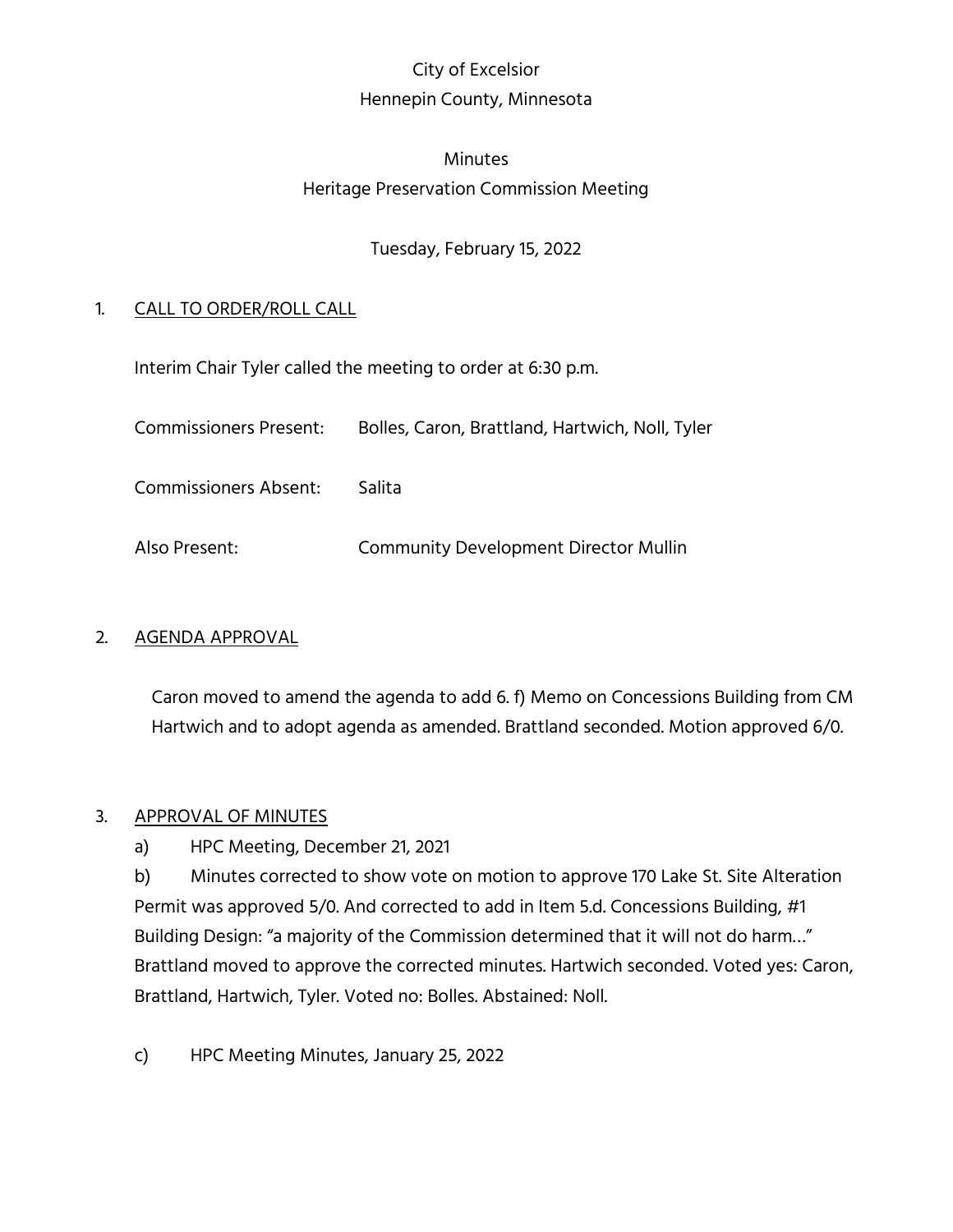Minutes Heritage Preservation Commission February 15, 2022 Page 2 of 3

> Minutes corrected to show Brattland absent. Caron moved to approve the corrected minutes. Hartwich seconded. Motion carried 6/0.

## 4. CITIZEN REPORTS OR COMMENTS

- 5. PUBLIC HEARING
- 6. DISCUSSION ITEMS

a) Little Free Library Site Alteration Permit (HPC No. 22-02) Brattland moved to approve the SAP with the condition that the roof of the Little Library at the Port be green asphalt. Bolles seconded. Motion approved 6/0.

b) Review of Staircase by the Ballfield Seating, The Commons – presentation by VJAA. Commissioners reviewed the memo drafted by staff "HPC Review and Recommendations on Commons Concession Building Proposal" and made edits. Staff noted the edits. Caron moved to adopt the edited memo and send to the City Council. Brattland seconded. Voting yes: Brattland, Caron, Hartwich, Noll, Tyler. Voting no: Bolles.

c) Retain expert evaluation of WPA Ballfield Seating, The Commons Brattland made a motion get a proposal from the historic preservation firm former Commission Chair McPherson recommended to review the WPA era ballfield seating for potential significance. Bolles seconded. Motion approved 6/0.

### d) 289 Water Street Site Alteration Permit (HPC No. 22-01)

Mullin presented staff report. Applicant provided information about the project. Brattland moved to approve the Site Alteration Permit with the condition that the subcommittee (Caron, Salita) confirm that materials and other architectural details are the same as what the HPC approved when a Site Alteration Permit was approved for the property in 2019. Hartwich seconded. Motion approved 6/0.

e) Street signs in the Downtown Historic District Caron will bring some proposed designs to the March HPC meeting.

f) Memo on Concessions Building, CM Hartwich